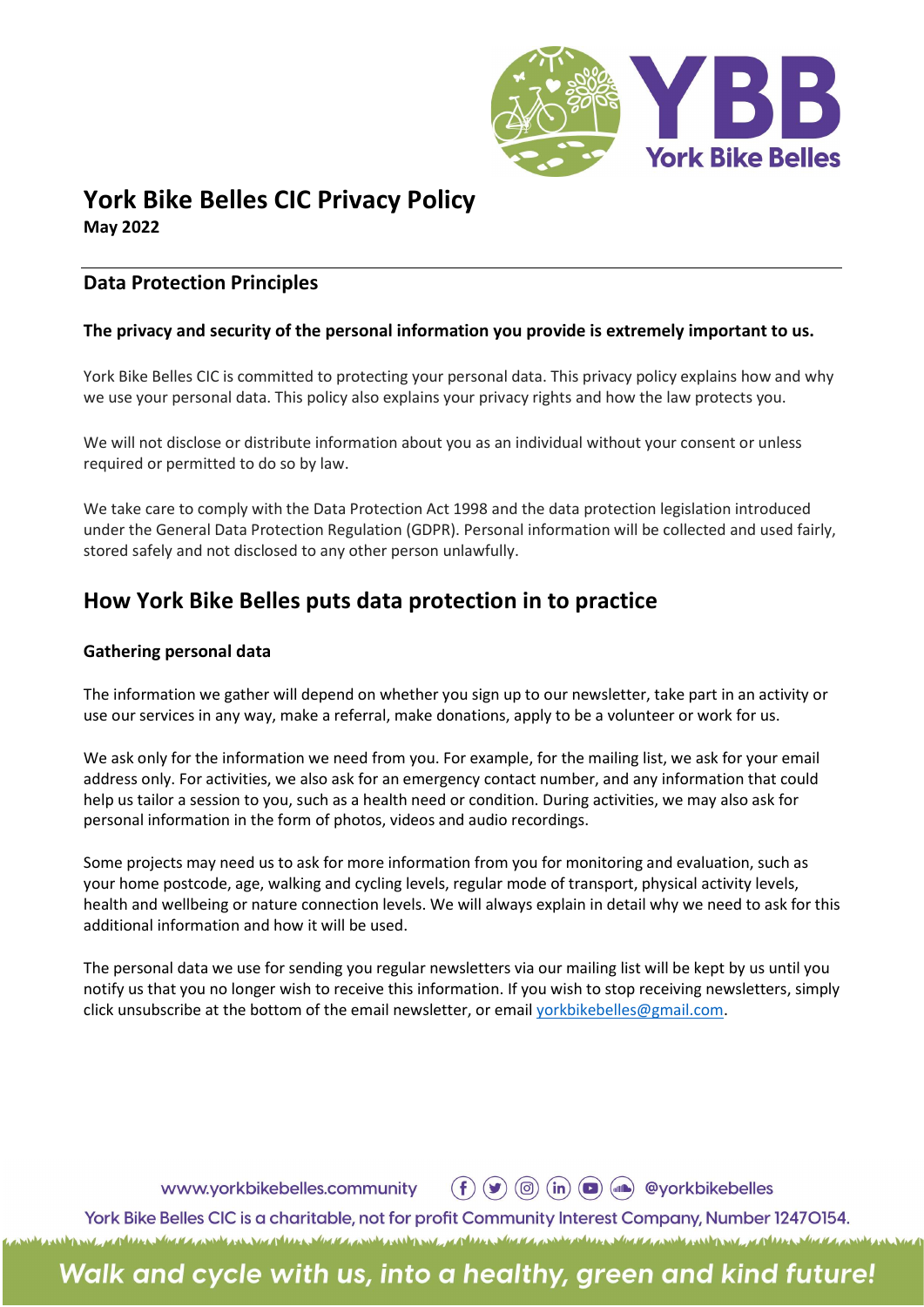### Sharing personal data

We will only disclose your personal information where we have your consent to do so, or unless required or permitted to do so by law. For example, we may disclose information to a local authority where we think it is necessary to do so in order to protect a vulnerable person from abuse or harm, or where we have a legal obligation to do so for law enforcement, fraud investigations, criminal prosecutions or court proceedings. Any such disclosure will be made in accordance with the requirements of the current data protection legislation.

Wherever possible, we will ensure that any information that we share or disclose is anonymised, so individuals cannot be identified from it.

#### Right to access information

It is your right to access information we hold about you. We may require proof of identity before access is granted. We aim to comply with requests for access to personal information as soon as possible, and requests will always be processed within one month from the request being received.

If you think we may hold personal data relating to you and want to access it, please email yorkbikebelles@gmail.com

#### Correcting or deleting personal data

If you know that we are holding your personal data and believe that it may be wrong, or if you want it to be removed, you have a right to request that it is amended or deleted. Please make your request by email to yorkbikebelles@gmail.com

#### **Complaints**

You have the right to make a complaint regarding data protection at any time to the Information Commissioner's Office (ICO), the UK supervisory authority for data protection issues (www.ico.org.uk). We would, however, appreciate the chance to deal with your concerns before you approach the ICO, so please contact us in the first instance at yorkbikebelles@gmail.com.

#### Review of policy

This Privacy Policy is freely accessible to all. It will be reviewed on a yearly basis.

I. A MARIA AND A REPORT MALA AND AND AND THE REPORT OF A MALAN COURT MALAND AND THE TIME AND THE AND AND AND AND

# Walk and cycle with us, into a healthy, green and kind future!